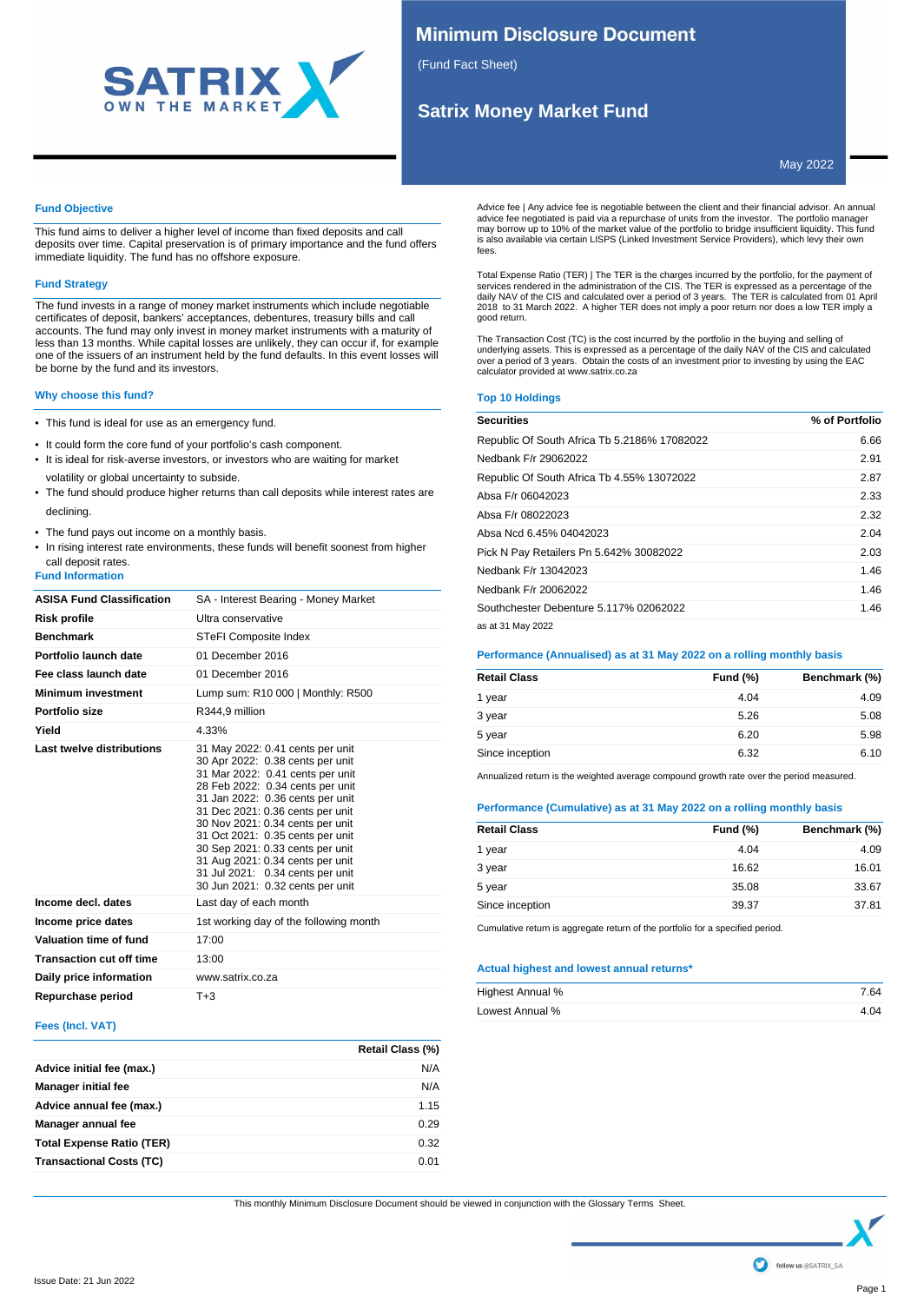

## **Minimum Disclosure Document**

(Fund Fact Sheet)

# **Satrix Money Market Fund**

May 2022

## **Asset Allocation**



## **Portfolio Manager(s) Quarterly Comment - 31 Mar 2022**

### **Market review**

Early in the quarter fears relating to the Omicron variant of Covid-19 subsided and the market's focus clearly shifted back towards the fear of continued higher inflation and concerns about central bank tightening. Mid-quarter geopolitical tensions took the main stage, culminating in the Russian invasion of Ukraine. Equity and bond markets were affected negatively as the market tried to assess the economic implications of the ongoing conflict and the need for faster rate hikes to combat higher inflation. The already implemented sanctions and threats of more sanctions combined with the fact that Russia is a major energy and commodity producer resulted in extremely high energy and commodity prices, intensifying the upward inflation pressure, supply chain bottlenecks and increasing the risk of stagflation.

In January the South African Reserve Bank (SARB)'s Monetary Policy Committee (MPC) voted 4-1 to hike the repo rate by 25 basis points (bps). A significantly higher oil price resulted in the SARB adjusting their near-term headline CPI inflation forecast sharply higher. Then, in March, the MPC decided again to hike the repo rate by 25 bps, with three members preferring 25 bps and two members 50 bps, which shows concern regarding upside inflation risks. Looking at GDP growth, the MPC became more positive, with a faster forecasted closing of the output gap, despite higher oil prices and weaker global growth. The US Federal Reserve (Fed) also hiked rates by 25 bps. Fed Chairman Jerome Powell also later said that 50-bps hikes may be possible in the near future if required.

GDP in the fourth quarter of 2021 (4Q21) grew by 1.2% quarter-on-quarter (q/q) after contracting by 1.7% q/q in the third quarter. Agriculture had a strong recovery and construction continued to decline, while most other sectors were broadly in line with expectations. Consumer expenditure also had a strong recovery. This means that the economy expanded by 1.7% year-on-year (y/y), slowing from 2.9% y/y in the previous year.

The unemployment rate in 4Q21 hit a new record high of 35.3%. Only 262k jobs were added after many shocks, including the July unrest during which 660k jobs were lost. As a consequence of this small recovery, employment remained about 1.9 million below pre-Covid-19 levels. With the size of the labour force increasing substantially, the official unemployment rate hit a new record high of 35.3%.

During the State of the Nation Address in February 2022 President Ramaphosa gave an update on structural economic reform progress and announced an extension of the Covid-19 Social Relief of Distress (SRD) grant for another fiscal year. The economic reforms included improved efficiencies in SA's network industries, increased electricity generation capacity, amendments to the Electricity Regulation Act, private sector involvement with Transnet, and that telecoms regulator ICASA will start a process to auction high-frequency spectrum in March. The International Monetary Fund (IMF) highlighted the need for strong reforms in its Article IV as SA's economic recovery remains fragile.

The 2022 Budget presented by Finance Minister Enoch Godongwana showed that National Treasury forecast that the budget deficit will increase to 6% of GDP in FY22/23 from 5.5% of GDP in the current FY21/22. Higher than expected spending risks over the forecast horizon remain in the form of public sector compensation increases, non-termination of the SRD grant at the end of FY22/23 and further bailouts of SOEs. The budget also did not provide a solution for Eskom's unsustainable debt burden. In the same context, the energy regulator granted Eskom less than half of the increase that it applied for in FY22/23.

At the fourth SA Investment Conference investment pledges of R332 billion were made spread out over 83 different projects. Some of the industrial sectors covered

were renewable energy, mining, agriculture, health and pharmaceuticals, and car manufacturing.

Headline CPI inflation decreased to 5.7% y/y from 5.9% y/y during the quarter. PPI inflation decreased to 10.5% y/y from 10.8% y/y. The rand strengthened to 14.64 against the US dollar from 15.93 during the quarter. The 10-year SA government bond yield weakened to 9.94% from 9.75% during the quarter. The trade balance decreased to a surplus of R10.6 billion from R29.1 billion.

The money market yield curve shifted higher following the 50-bps repo rate hike and continued to steepen because of the Russia-Ukraine war and continued higher inflation expectations. Over the next year the curve is still pricing in about 190 bps of rate hikes.

## **What we did**

Quality corporate credit and RSA Treasury Bills, which are yielding higher than JIBAR rates, were added to the portfolio. The combination of corporate credit, highyielding RSA Treasury Bills, negotiable certificates of deposit (NCDs) and floatingrate notes (FRNs) will enhance portfolio returns.

## **Our strategy**

Our preferred investments would be a combination of fixed-rate notes, FRNs and quality corporate credit to enhance returns in the portfolio. With the money market yield curve remaining very steep, fixed-rate bank notes are still more attractive than FRNs. Bank floating-rate spreads, which are now at higher levels, combined with the recent 50-bps repo rate hike, make a strong case for investment, with only some RSA Treasury Bill yields now slightly higher than bank NCDs.



### **Portfolio Manager(s)**

The Satrix Investment Team

### **Management of Investments**

The management of investments are outsourced to Sanlam Investment Management (Pty) Ltd, FSP 579, an authorised Financial Services Provider under the Financial Advisory and Intermediary Services Act, 2002.

This monthly Minimum Disclosure Document should be viewed in conjunction with the Glossary Terms Sheet.